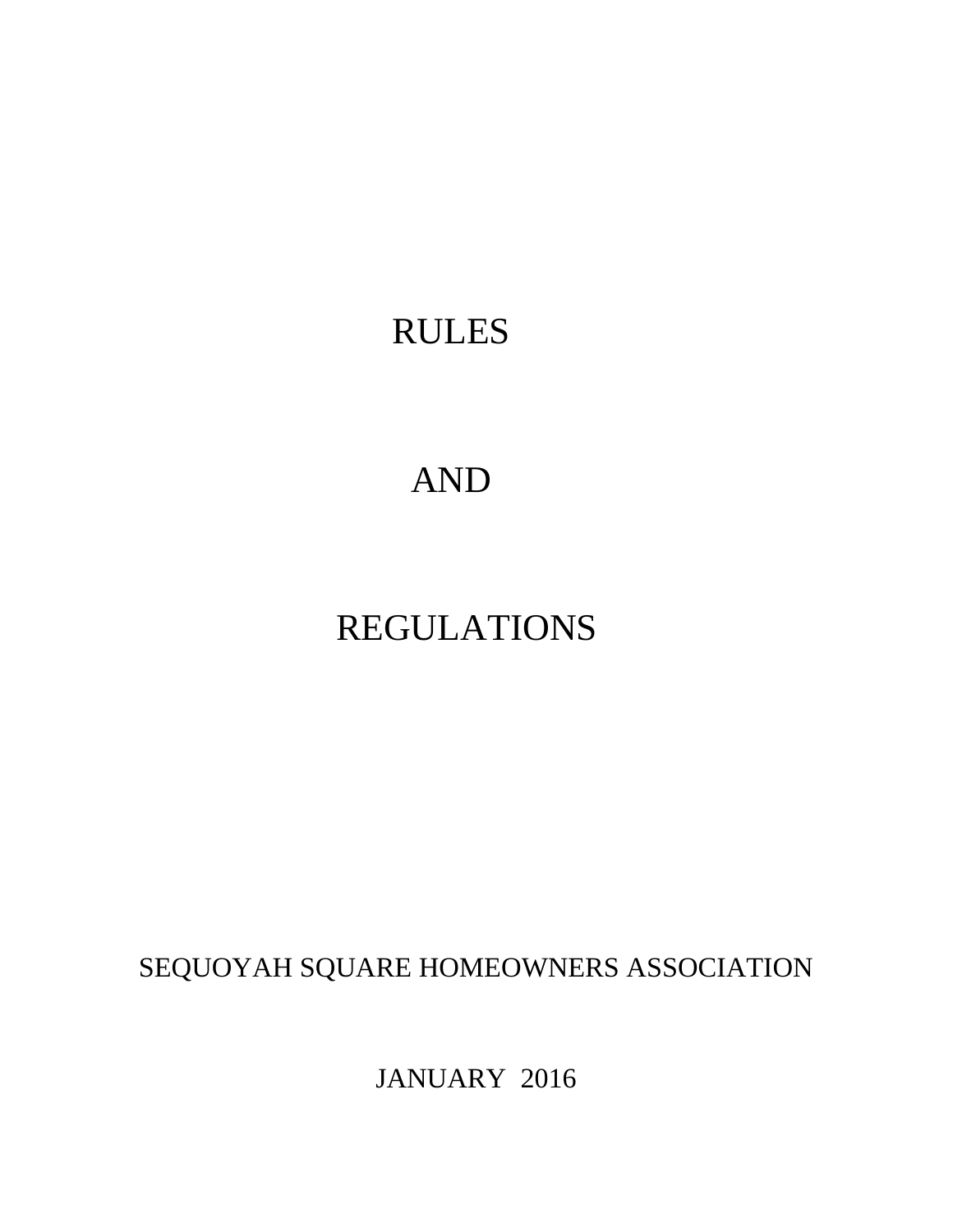### A. GENERAL

1. No unlawful, noxious or offensive activities shall be conducted or allowed in any unit or on the general premises, including activities that might, in the judgment of the Board of Directors (hereinafter referred to as the Board) of the Sequoyah Square Homeowners Association (SSHA), constitute a nuisance or disturbance to others.

2. Loud, disturbing or objectionable noises, including the use or playing of musical instruments, radios, televisions, stereos, amplifiers or other sound producing devices, that interfere with the rights, comforts and convenience of other residents, will not be condoned or allowed in any unit or on the general premises.

3. Each unit owner shall maintain his unit or units in good condition, order and repair, at his own expense, and shall not allow any condition or activity that might affect insurance costs or continuance and/or renewal of policies held by other residents and/or the SSHA for the benefit of the complex.

4. Units may only be used as a residence or other commonly accepted purpose for which the property was designed or as set forth in the SSHA Master Deed and/or By-Laws, or as allowed by municipal zoning laws or regulations.

5. Estate sales, auctions, flea markets, garage sales and other similar activities are not allowed on the premises.

6. The rules and regulations applying to "unit owner," "resident" or "tenant," apply equally to a family member, a guest, a lessee, a visitor and to any other person on the premises at the invitation or with permission of such parties.

7. Notwithstanding any other provisions of these rules and regulations, the Board may upon application, and for reasons it considers exceptional and valid, waive and/or approve, for limited and/or permanent periods, any of the restrictive or other provisions of the rules and regulations. Generally, the approval must be granted before the requested activity takes place and must be noted in writing in the minutes of the applicable Board meeting when approval takes place.

8. In the event of a dispute regarding the intent or interpretation of these rules and regulations, the Board will be the absolute judge of such disputes or interpretations.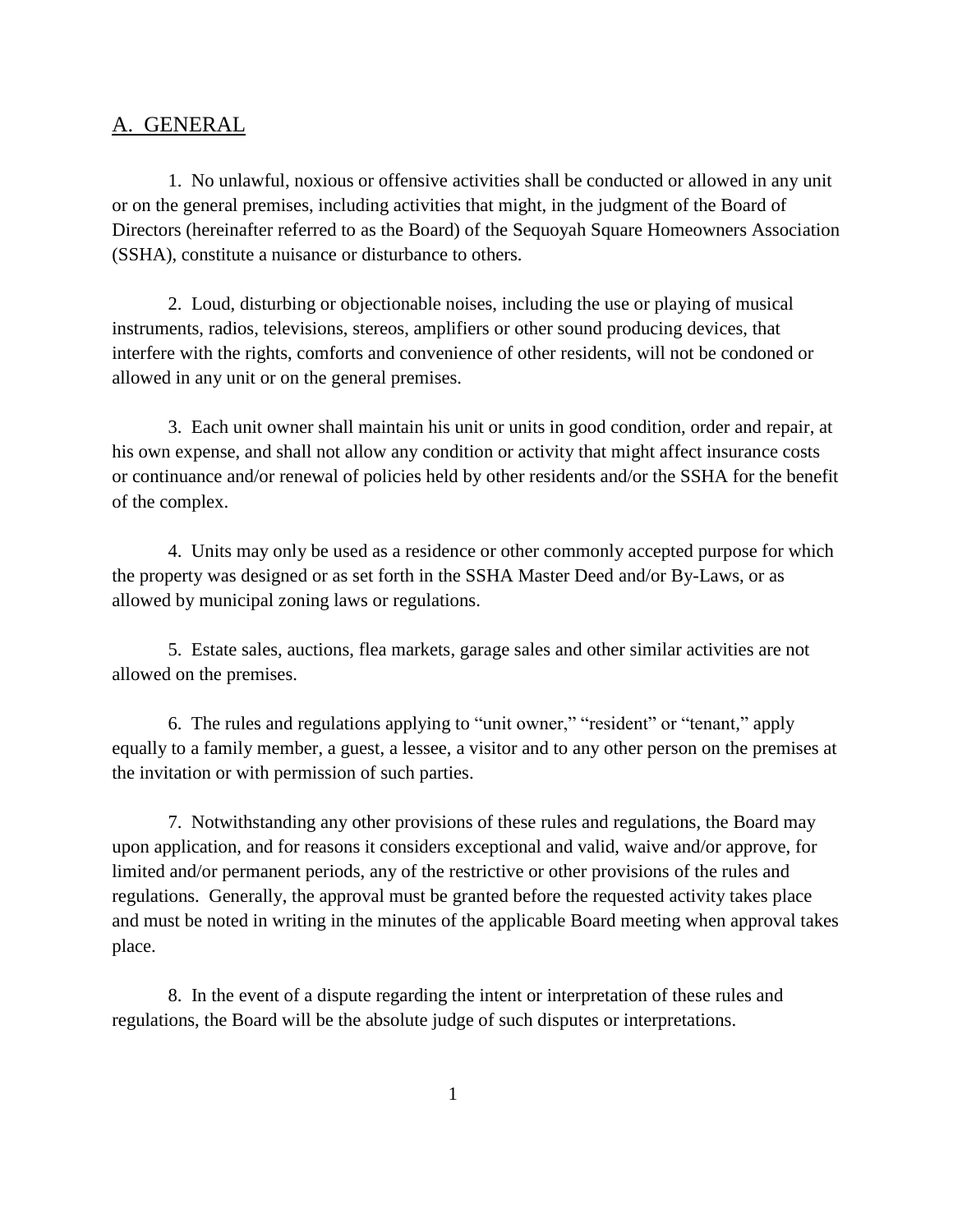9. If any portion or part of these rules and regulations, or the application of such portions or parts, is held to be invalid or unenforceable by a court of competent jurisdiction, the validity or enforceability of the remainder of the rules and regulations, or application of such portions or parts, is to be considered as if the invalid or unenforceable portions or parts were never included therein.

10. "Governing documents" are defined as the Sequoyah Square Master Deed, By-Laws, Rules and Regulations and Policies and Procedures.

## B. OCCUPANCY LIMITS

Unit occupancy limits shall be in accordance with federal, state and local statutes and ordinances and unit owners shall not permit any permanent residents to exceed the limits cited in those statutes and ordinances. A permanent resident excludes family members, guests or visitors who remain in the unit for no longer than 30 days (except for student family members who are temporarily residing in a unit between school terms). The United States Department of Housing and Urban Development (HUD) generally limits occupancy to two persons (over 18 years of age) per bedroom.

#### C. COMMON AREAS

1. Sidewalks, entrances, hallways or passageways shall not be obstructed or used for any purpose other than ingress into or egress out of units.

2. Roadways and vehicle parking areas shall not be obstructed or used for any purpose other than for traffic movement and parking accommodation. These areas are not appropriate nor approved for play or recreational activities.

3. Any damage to or destruction of the general premises, or the personal property of residents, caused by a unit owner, a resident, a tenant, a family member, a guest, a lessee or a visitor shall be repaired or replaced at the expense of the unit owner.

4. Smoking is prohibited in those common areas designated by the Board, or in those areas where prohibited by statute, including the community pool area.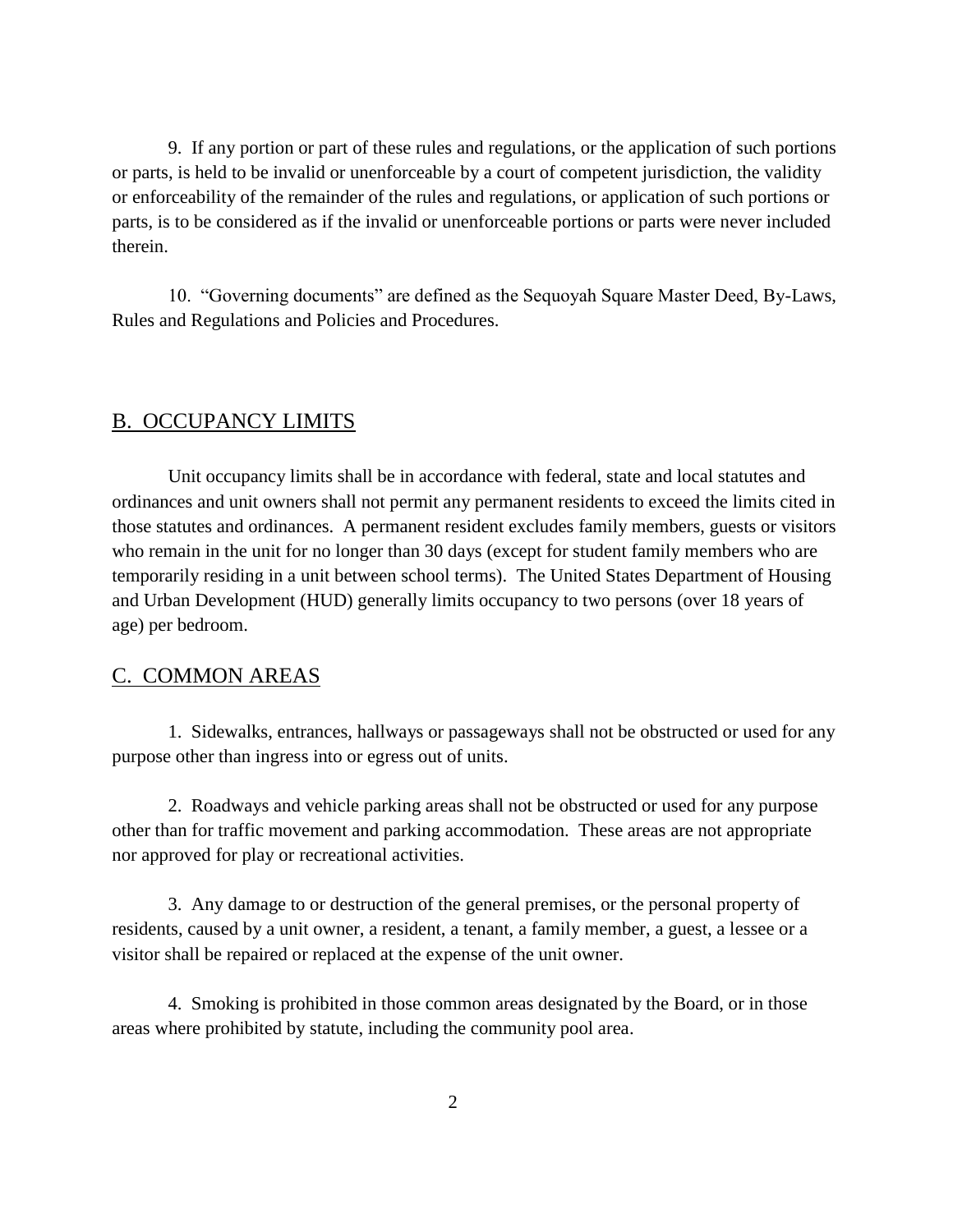## D. EXTERIOR OF UNITS

1. It is prohibited to install, erect, build, alter, remove, construct, paint or attach in any way lighting devices, shades, screens, awnings, patio covers, fences, antennas, radio and television broadcasting or receiving devices, slabs, sidewalks, curbs, gutters, patios, porches, driveways, fences, walls or other modifications that change or alter in any manner the common or limited common areas of the premises and the exteriors of any units. Any alteration to an exterior wall or roof to vent a dryer, to install a plumbing fixture such as a water line, to provide an electrical fixture or outlet or any other such similar modification requires approval of the Board.

2. No decoration, sign, notice, advertisement, banner, lighting or other display is allowed to be visible from the exterior of any unit nor placed on common or limited common areas of the premises, except as below:

a. The United States and/or Tennessee flag may be displayed at anytime appropriate to national, state or local custom or statute.

b. Appropriate and tasteful decoration and/or lighting that can be removed and which will not damage any common or limited common areas of the premises, and that will not unreasonably disturb other residents, may be erected and displayed during customarily observed holidays or festive occasions. The Board will be the absolute judge of what is appropriate and tasteful.

3. No exterior wiring or devices for telephone, television, radio or internet services may be installed except for that which is necessary for normal telephone, radio, internet and cable television services, and which is installed by an authorized commercial company. Such installations shall be as unobtrusive as possible.

4. It is prohibited to display, hang or store any clothing, sheets, blankets, laundry, rugs, linens, draperies, swimwear, mops, boxes, furniture or other such items outside any unit, including clothes lines, or which may be visible from the outside of any unit (except draperies, curtains or shades of a customary and acceptable nature and appearance). It is also prohibited to clean items such as mops, rugs, linens, clothing, draperies and similar items by beating or shaking from windows, patios or balconies.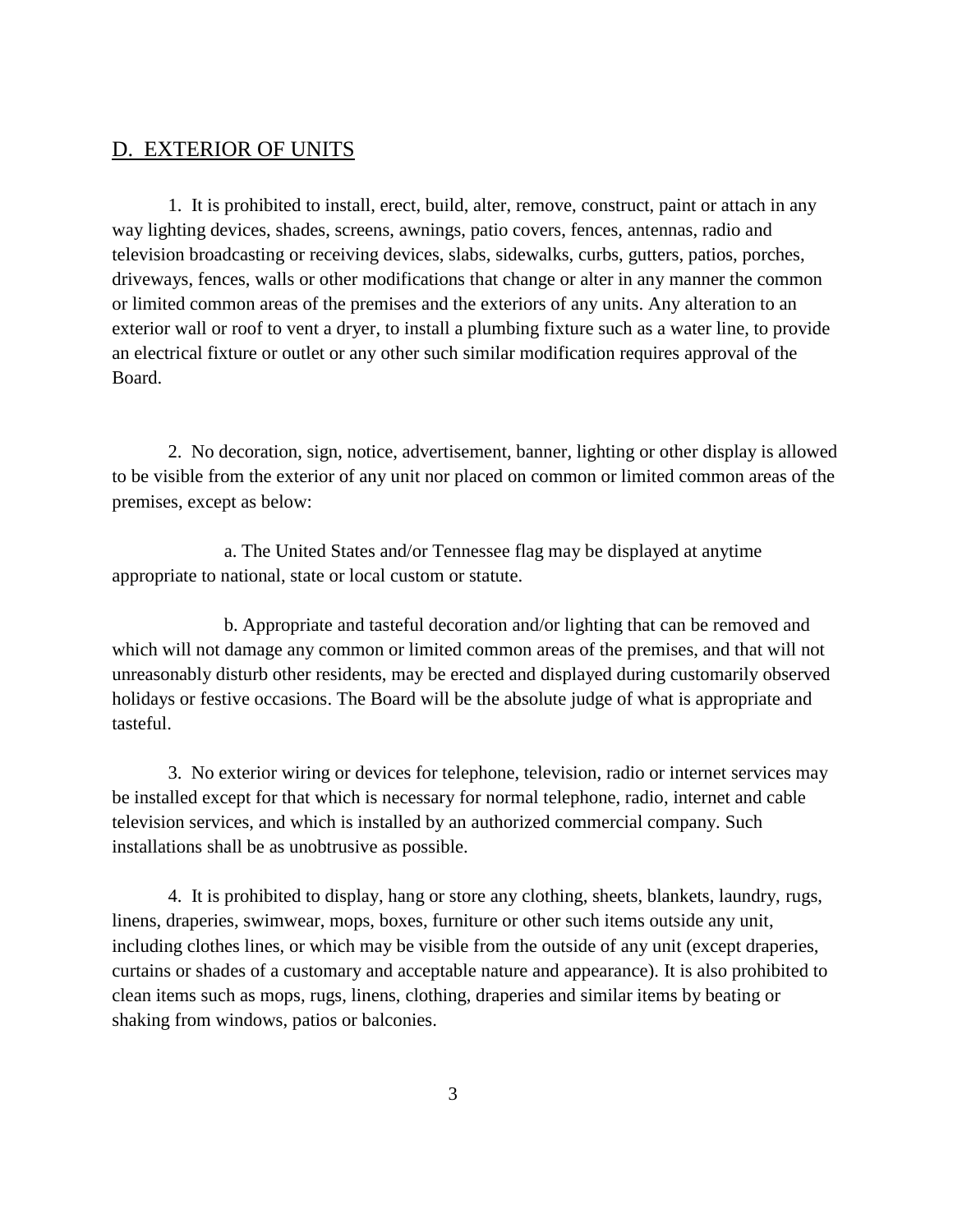5. It is prohibited to sweep, pour or shake or otherwise dispose of debris from balconies, windows and doors.

6. Mailboxes must be of a type consistent with the character of the complex, as adjudged by the Board.

7. Outdoor cooking and/or grilling equipment or devices may not be used within ten feet of any building or under any building overhang or balcony, which by definition includes all balcony and patio areas in the complex. Such use constitutes a violation of city and county fire codes and regulations; such use will also be reported to the proper authorities when necessary.

8. Nothing shall be placed or stored on the outer sill or outside of any window.

### E. INTERIOR OF UNITS

1. No unit owner or resident shall make any alteration, addition or improvement within the unit without the approval of the Board (Paragraph 14 of the Master Deed). The Board has interpreted the above requirement to be applicable to alterations and additions which by definition imply changes to what existed ("what existed" is defined as the footprint or profile of the unit's interior before any alteration and/or addition is made). In regard to improvements, if they alter or change what existed, then they also are subject to the above requirement. However, if an improvement is made without altering or changing the existing footprint or profile of the unit's interior, then Board approval is not required. Please note the following examples which are not inclusive:

a. Improvements requiring Board approval would be the addition of a new bathroom, the installation of a washer and dryer with related venting systems, the removal of an existing wall or the building of a new wall.

b. Improvements not requiring Board approval would be the replacement of a toilet with a more efficient unit, the re-tiling of bathroom floors and/or bathtub walls, the replacement of water heaters, stoves and air conditioning systems or the replacement of kitchen cabinets.

Owners contemplating ANY alteration, addition or improvement should contact the property manager to ascertain if Board approval is necessary. If any owner makes a change that alters the existing footprint of the unit without Board approval, then those owners will be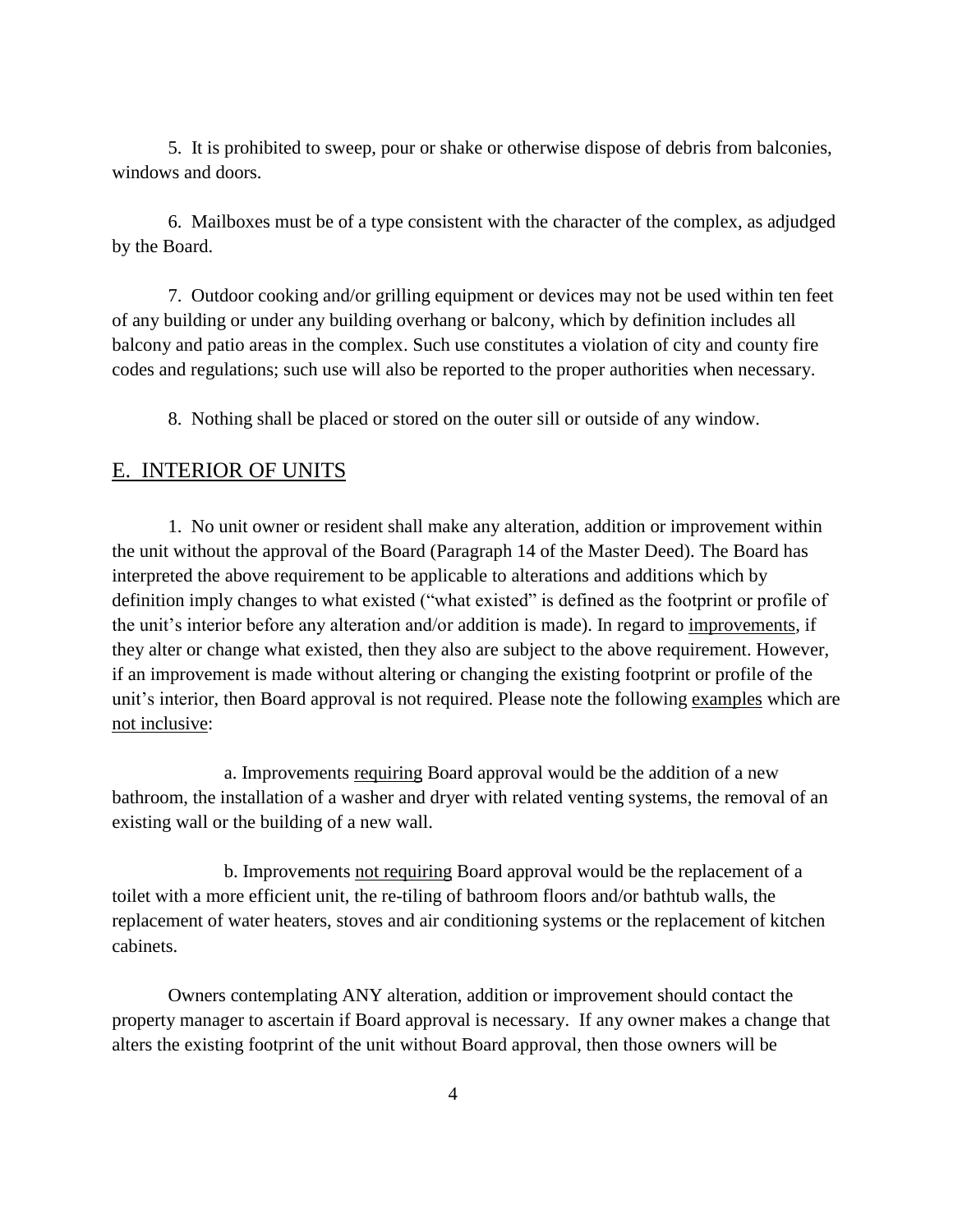required to restore the unit to its previous state at their expense.

2. No unit owner or resident shall overload the electrical and plumbing systems in the unit or operate any machine, appliance, accessory or equipment in such a manner to cause unreasonable disturbances to other residents, or connect any such items to the electrical and plumbing systems without the approval of the Board.

3. Draperies, curtains or shades must be hung for cover at all patio or balcony sliding glass doors and windows. All such coverings visible from the exterior must be white, off white or neutral in color (draperies should be lined with similarly colored material). Neutral coloring is defined as having little or no decided color and free from the mixture of other colors. Coverings may not be of a temporary nature, such as bed sheets, blankets or towels, and must be tailored or designed for said use.

4. New unit owners or residents will be allowed 30 days to comply with the requirements of Paragraph 3 above, provided that temporary coverings are similarly colored, in good condition and neatly installed.

5. Window or door glass may not be tinted or replaced with colored glass.

### F. LAUNDRY FACILITIES

1. Laundry shall be removed promptly from washers and dryers when cycles are completed. Residents waiting to use the machines may carefully remove finished laundry from the washers and dryers and are asked to place such laundry on the folding table. Courtesy in removing completed laundry is appreciated.

2. Washer and dryer machine users are responsible for cleaning spills and debris related to their activity. Please be as considerate of others as they are of you.

3. Laundry room doors should be locked when leaving the area.

4. Smoking is prohibited in the laundry and storage room areas.

## G. STORAGE FACILITIES

1. SSHA assumes no liability or responsibility for articles stored in any common or limited common area or in any storage bin or closet.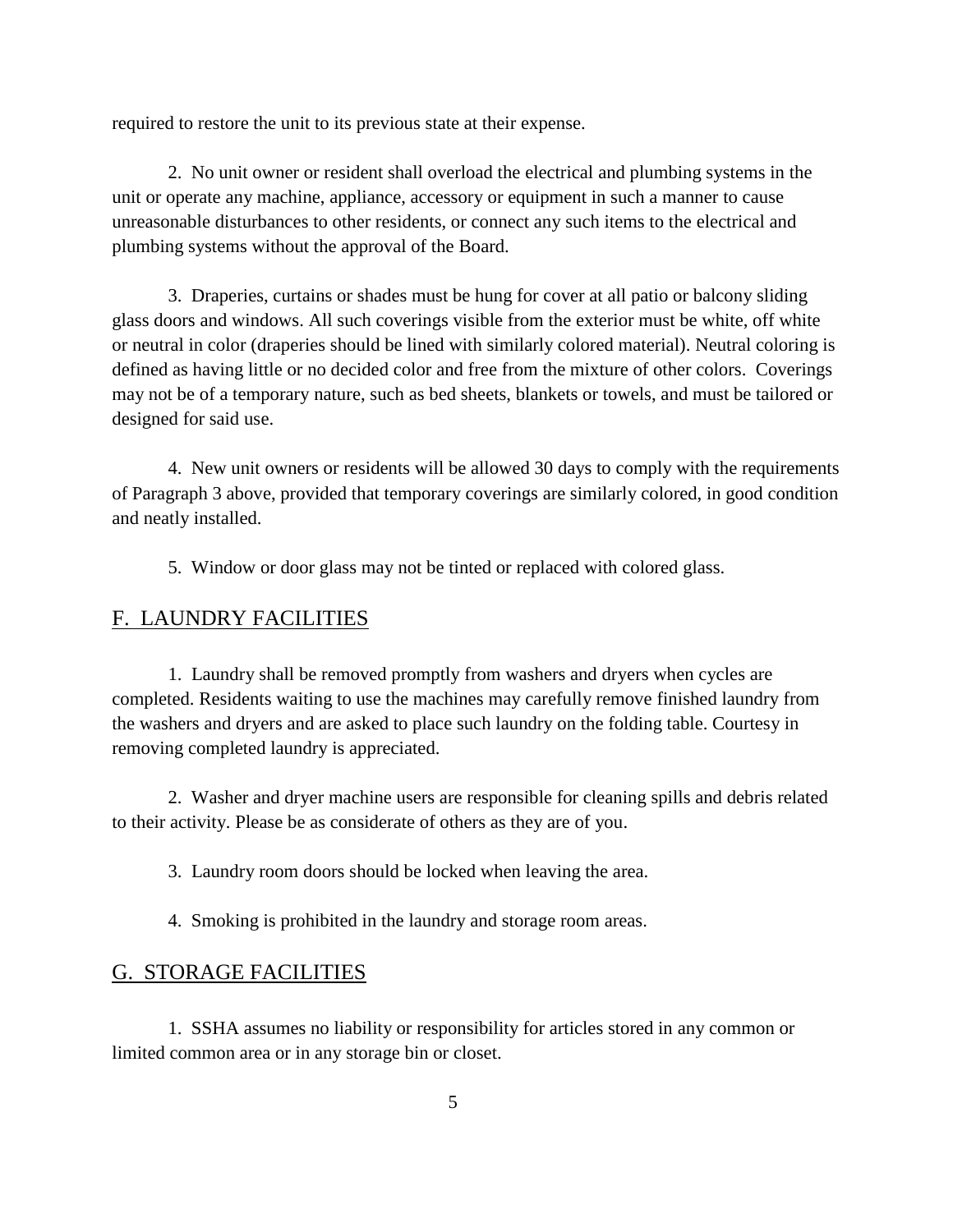2. SSHA will allocate storage bins or closets on a fair and equitable basis to residents consistent with their needs and space availability. SSHA reserves the right to enter storage bins or closets for appropriate action when necessary in order to protect the property of the SSHA or residents.

## H. VEHICLES

1. For the protection of residents and their property, the speed limit in the complex is 15 miles per hour.

2. Recreational vehicles, trailers, boats, campers, motor homes, commercial vehicles, inoperative vehicles or debris and/or storage containers, shall not be parked or placed in the complex overnight or on weekends except with the approval of the facility manager or the Board. Any such unauthorized vehicle or container on the property without permission may be removed at the expense of the unit owner or resident.

3. Extensive maintenance or major repairs are not to be made on vehicles on the premises.

4. Parking must be within marked spaces only.

5. Vehicles shall not be parked protruding over sidewalks to allow pedestrians the right of way.

6. Vehicle horns are to be used only as a warning to avoid injury or accident.

7. Handicapped parking spaces are provided upon request and only allowed for qualified individuals holding a handicap parking permit from the state of Tennessee, subject to the following:

a. The resident has a displayed handicap parking permit for special parking privileges issued by the state under TCA, 55-8-160.

b. The resident must request annual renewal of the reserved space by providing evidence of current eligibility.

c. The resident owns and operates a motor vehicle.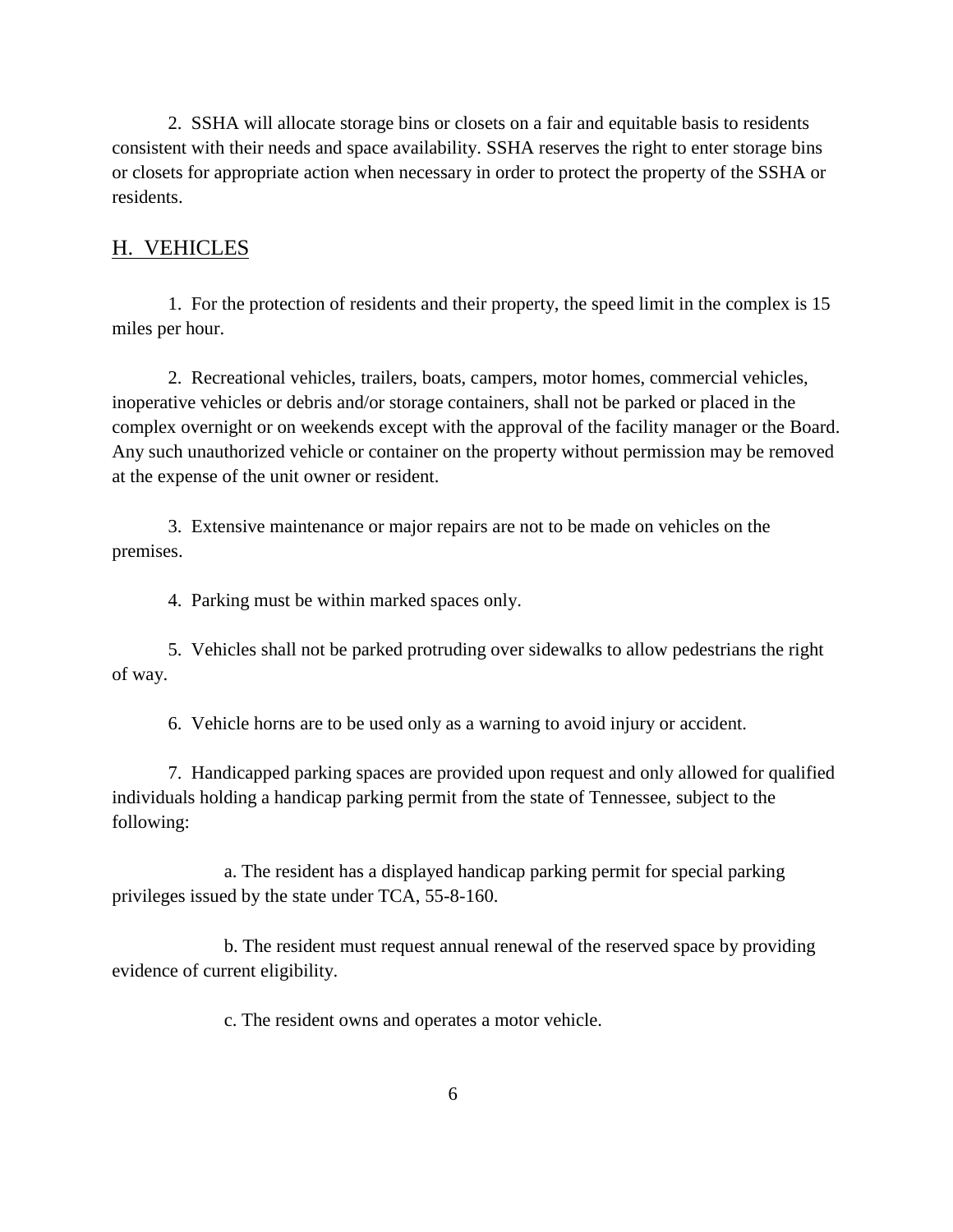d. Only one reserved space will be allowed per unit regardless of the number of individuals in that unit that might be otherwise qualified for a handicapped parking space or the number of vehicles belonging to residents of that unit. Attempts will be made to mark a parking space as close as possible to the unit in question.

e. The use of any handicapped parking space by any qualified individual, whether a resident or not, is authorized.

8. The washing of vehicles on the premises is prohibited.

### I. ANIMALS/PETS

1. No animal shall be raised, bred or kept in any unit except for dogs and household cats and then only if such pet is kept for non-commercial purposes. Pets must be kept in strict accordance with the rules and regulations adopted or approved by the Board provided that the keeping of pets does not constitute a nuisance to other residents.

2. Each unit is allowed a maximum of one dog or two cats.

3. No pet weighing over 25 pounds is allowed to be kept in a unit.

4. Pets must permanently live inside the unit.

5. Unit owners and/or residents are to be held responsible for any and all damages caused by pets kept in the units.

6. In order to control pets running loose in the common and limited common areas, pets must be on a leash or carried when outside of a unit. Pets are not allowed in the clubhouse or in the pool surrounds at any time.

7. Residents must monitor their pets so that in the event a deposit is made in the common or limited common areas, they will be able to note and remove such deposits immediately.

8. Pet owners are expected to control their pets so that they do not unreasonably create loud noise or intense odor and do not present physical harm or frightening acts to other residents.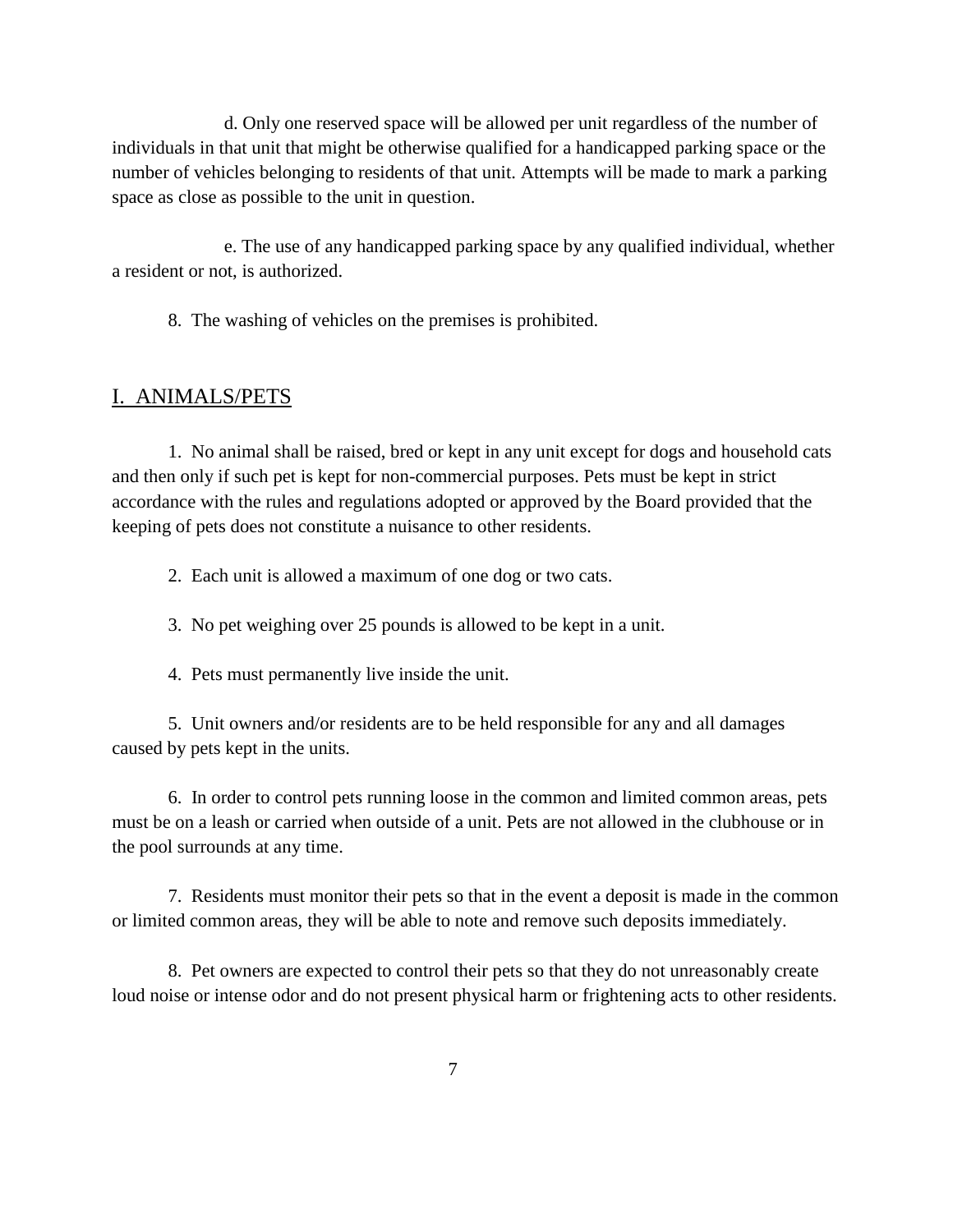9. Unit owners may grant permission to tenants or lessees to possess pets in their units; however, such permission must meet with the rules and regulations noted in this section. Unit owners may require more restrictive rules, including a full prohibition, at their discretion.

## J. LEASES

1. All leases must cover the entire unit.

2. All leases must be for a term not less than 90 days or more than two years.

3. Owners are required to notify the SSHA of expected leases 30 days prior to the beginning of such lease. The SSHA has given the complex manager authority to waive any or all of the advance notification time for extenuating circumstances in their judgment. Owners must provide the complex manager with the name, address, vehicle description and emergency contact information for all tenants or lessees.

4. Owners must provide the SSHA promptly with a copy of any executed lease agreement for any unit.

5. In lieu of prescribing a standard lease as permitted by the SSHA Master Deed and/or By-Laws, the SSHA requires that leases contain the following provisions:

a. Tenants, lessees, family members, guests, agents, servants or others on the property at the invitation of the parties to the lease, must comply with the provisions of the SSHA Master Deed and/or By-Laws and all rules and regulations of the SSHA (also known as the governing documents), either then in effect or subsequently enacted. The lease should either contain the details of the governing documents or make reference that the governing documents are available for perusal in the office or on the website of the SSHA. For the convenience of unit owners, a document entitled "Lease Addendum" has been created for this purpose and is available from the SSHA office.

b. The lease should provide for its termination if a tenant or lessee fails to comply with the governing documents. This issue is also addressed in the above noted addendum.

c. A prohibition against subletting the premises, in whole or in part.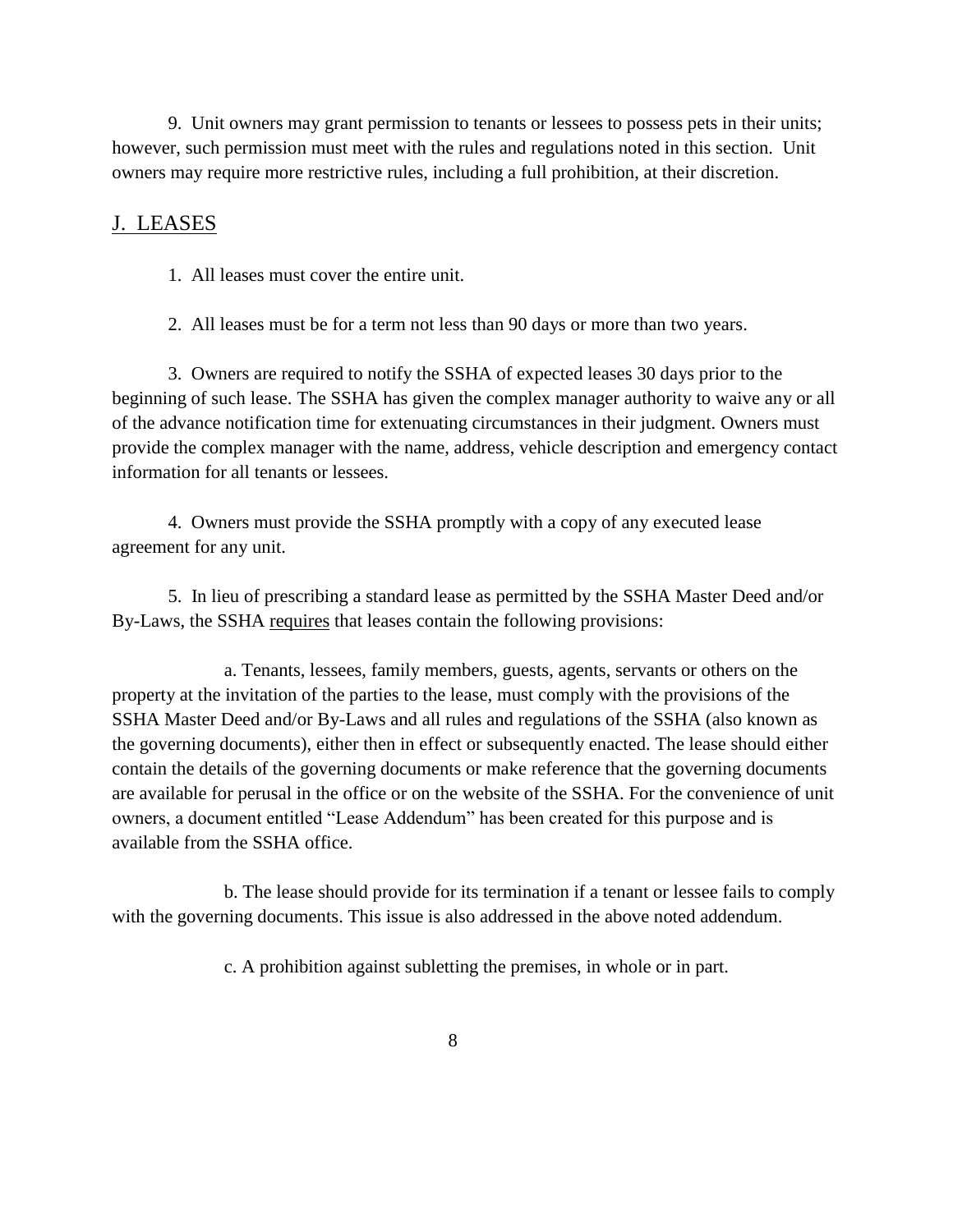d. Occupancy is limited to the maximum number of persons as set forth in the Section B regarding occupancy limits.

6. In addition to the above required lease contents, the SSHA recommends leases set forth the aforementioned rules and regulations regarding the keeping of animals and pets in order that the tenant or lessee is fully aware of the restrictions.

## K. POOL

1. The pool hours are from 9:00 AM until 10:00 PM daily. The pool is reserved for lap swimmers only from 7:00 AM until 9:00 AM daily.

2. Use of the pool and surrounding area is limited to residents and up to four invited guests at any one time. Residents must be present when guests are using the facility.

3. SSHA assumes no responsibility for accidents to residents or their guests. Because there is no life guard on duty at any time, use of the pool and related facilities are at the user's risk. It is the responsibility of residents to make their guests aware of this policy.

4. No animals or pets are allowed in the pool and the related facilities.

5. No glass containers are allowed on the lower level area around the pool.

6. Users of the pool must remove all articles they bring to the pool when they leave. This includes any waste or trash, e.g., paper, cups, cans, bottles, etc.

7. Persons under the age of 14 must be accompanied by an adult (18 years of age or over).

8. Only swimsuits are allowed to be worn in the pool. Cut-off jeans or shorts can damage the filter system and create an imbalance in the pool chemicals.

9. Only water-soluble tanning lotions are allowed in the pool. Baby oil and other insoluble lotions can damage the filter system.

10. Bobby pins, hair clips and rubber bands are not allowed in the pool.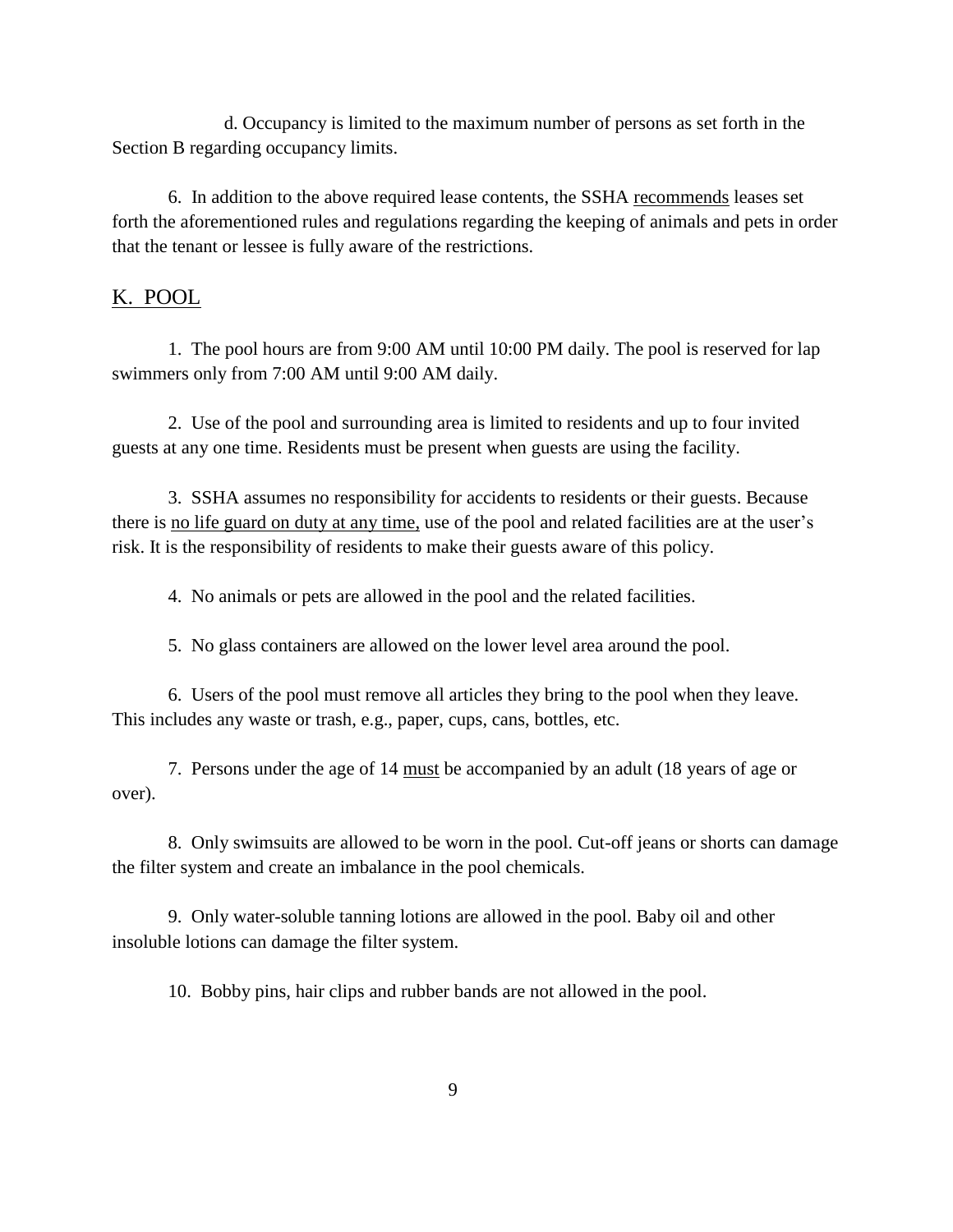11. Appropriate containers are provided for the disposal of trash; therefore we request you place your trash in those containers.

12. The pool area must be vacated during thunder and lightning storms for personal safety.

13. Food is allowed only in the upper deck area.

14. Persons who have any communicable disease or otherwise have any physical condition which could harm others are expected to refrain from pool usage.

15. Running, jumping and horseplay are not allowed in the pool area.

16. The pool and surrounds are non-smoking areas.

17. Each unit owner may obtain one key (non-duplicating type) to the pool area and will responsible for its safekeeping. A refundable deposit of \$15 is required to receive a pool key. Failure to return the key after a unit is sold or a tenant vacates the property will cause forfeiture of the deposit, and an additional charge of \$10 will be assessed to the unit owner, resulting in a total fee for replacement of \$25. Upon such replacement, an additional refundable fee of \$15 will be required for the replacement key.

#### L. CLUBHOUSE

1. The clubhouse is a smoke-free facility and no smoking is allowed inside the building.

2. Arrangements to reserve the clubhouse is limited to unit owners, lessees or tenants residing at Sequoyah Square. The reserved clubhouse may then be used by those resident owners, lessees and tenants, as well of members of their households and invited guests. The resident making the clubhouse reservations must be present at the clubhouse during the function. A non-resident owner must obtain Board approval for clubhouse use. SSHA use of the clubhouse for the benefit of its residents/members is subject to these rules and regulations only where practical (e.g., the SSHA would not be required to make damage deposits, pay usage fees, etc.).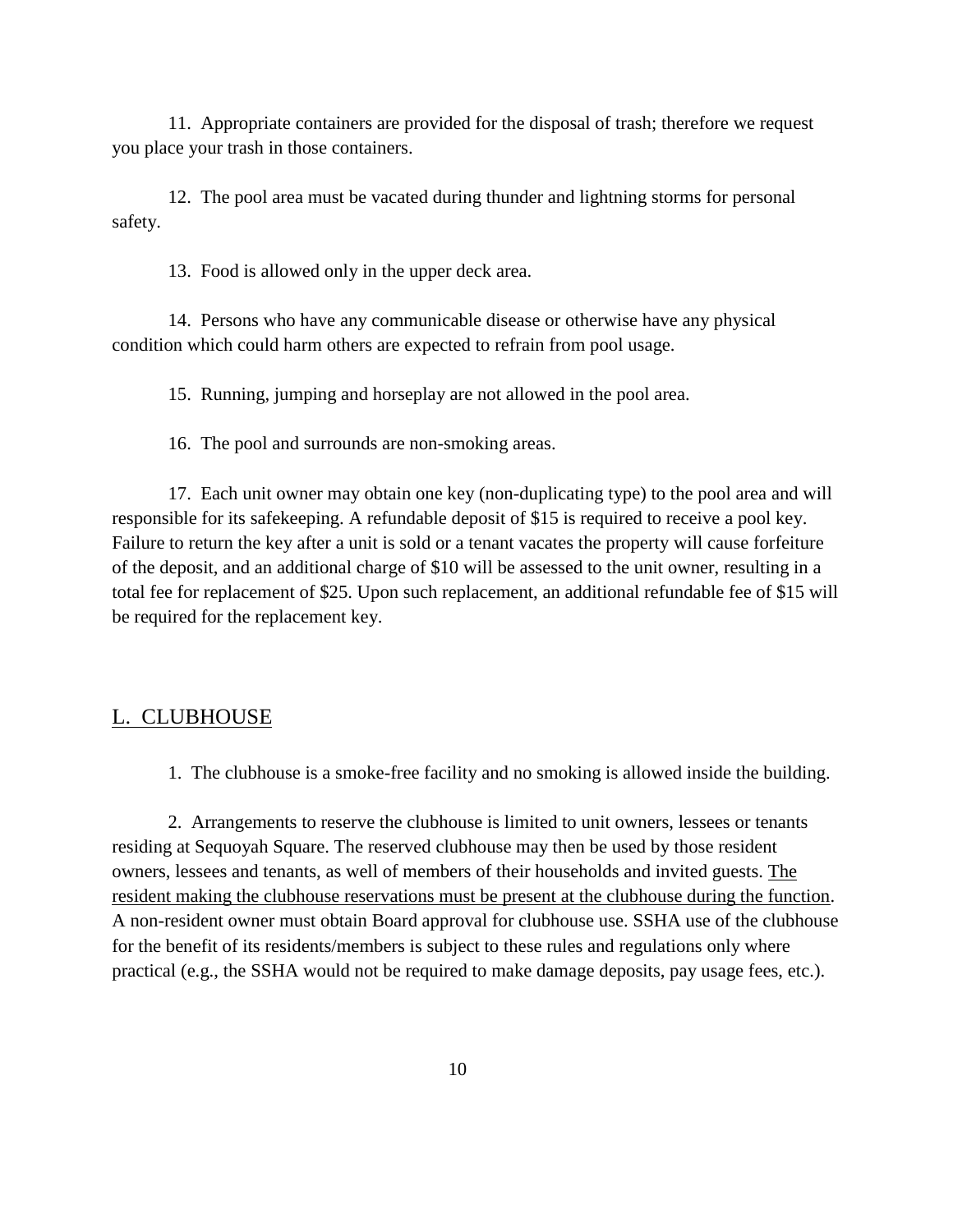3. Advance reservations are recommended to ensure the availability of the clubhouse for the requested date and time. Short notice requests to the facility manager to use the clubhouse is permissible, but such requests may not be granted if the facility is not available at the requested time. Advance reservations may be made up to six months in advance but must be reconfirmed two weeks before the scheduled event. The clubhouse is available for use between the hours of 10:00AM and 12:00 midnight. A two-hour interval is required between scheduled events.

4. The clubhouse is available for almost any activity except those prohibited by law or the SSHA rules and regulations, including activities likely to offend or disturb other residents. Any commercial events where products or services are sold or where sales are promoted are not authorized unless the activity has been sponsored by the SSHA for the benefit of interested residents. However, any such activity that would bring a substantial number of non-residents as customers is not authorized. Generally, no products or services are authorized to be sold on the premises of Sequoyah Square.

5. Clubhouse use after normal office business hours is facilitated by obtaining a clubhouse key from the complex manager. Clubhouse users are responsible for locking and securing the building after use. The key must be returned the next day after usage. Failure to return the key will result in a \$100 penalty to help pay for changing lock mechanisms and new keys for authorized personnel.

6. Clubhouse users during daytime hours must clean and vacate the premises within two hours after the event. Users during nighttime hours must clean the premises by 10:00 AM the next day. Clean up consists of the following:

a. All trash must be placed in the outside trash dumpsters.

b. All clubhouse kitchenware or other implements must be washed and stacked or stored.

c. All furniture and fixtures must be returned to their original setting.

d. The clubhouse must be vacuumed, mopped and dusted as necessary.

e. Uses will be responsible to turn off all lights (except those required for security), radios, appliances and water faucets before closing the clubhouse.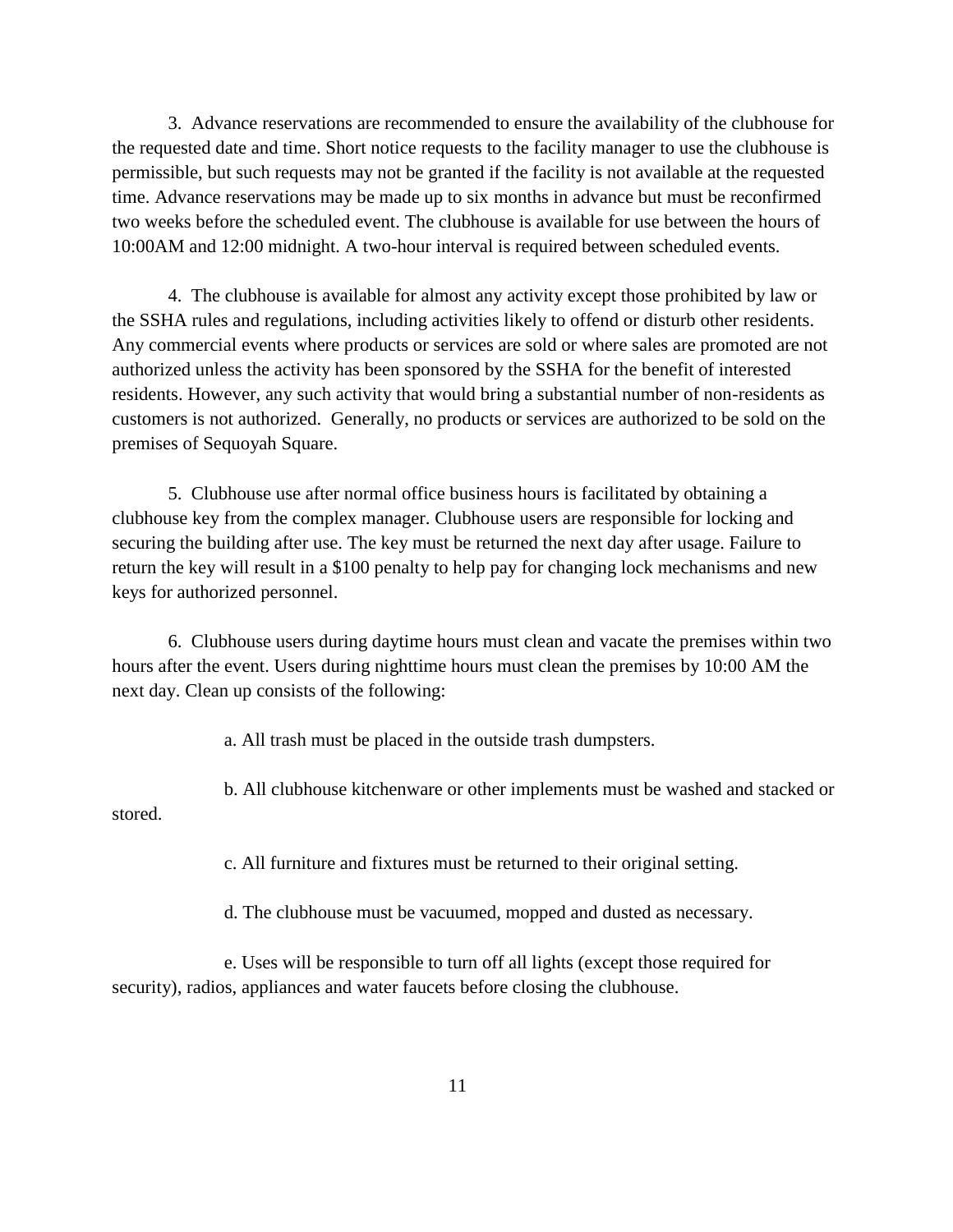7. Parties who reserve the clubhouse assume the financial responsibility for any and all damages to the premises or any common area in connection with the event. A damage/clean up deposit may be required, but can be refunded after inspection determines the clubhouse condition complies with the above clean up conditions. Otherwise, any required damage repairs, losses or cleaning will be deducted from the deposit. The damage/clean up deposit is \$100 and is required at the time the reservation is confirmed.

8. Non-refundable usage fees are collected to offset additional utility usage, wear and tear on furnishings, undiscovered damages and management services, as follows:

| 10 persons or less | No charge |
|--------------------|-----------|
| 11 to 25 persons   | \$50      |
| 26 to 50 persons   | \$100     |
| 51 to 100 persons  | \$150     |

9. City and county occupancy codes allow a maximum of 100 persons in the clubhouse at a time and no more than 50 persons on either level.

## M. COMMUNITY SERVICE FEES

1. All unit owners must remit the unit community service fee (CSF) on or before the first of each month, delivered or mailed to the office of the SSHA or as may be directed in the future.

2. CSFs not received by the fifth day of the month are subject to a 10% delinquency fee. If the fifth day is a Saturday, Sunday or national holiday, then the CSF is not considered delinquent until the next following business day.

3. CSFs not received by the end of the month in which it is due will be subject to an additional 20% delinquency fee.

4. The governing documents of the SSHA allow for liens to be placed on those units where the CSFs are in arrears. Such liens are generally satisfied by law before any unit sale proceeds can be distributed to unit owners.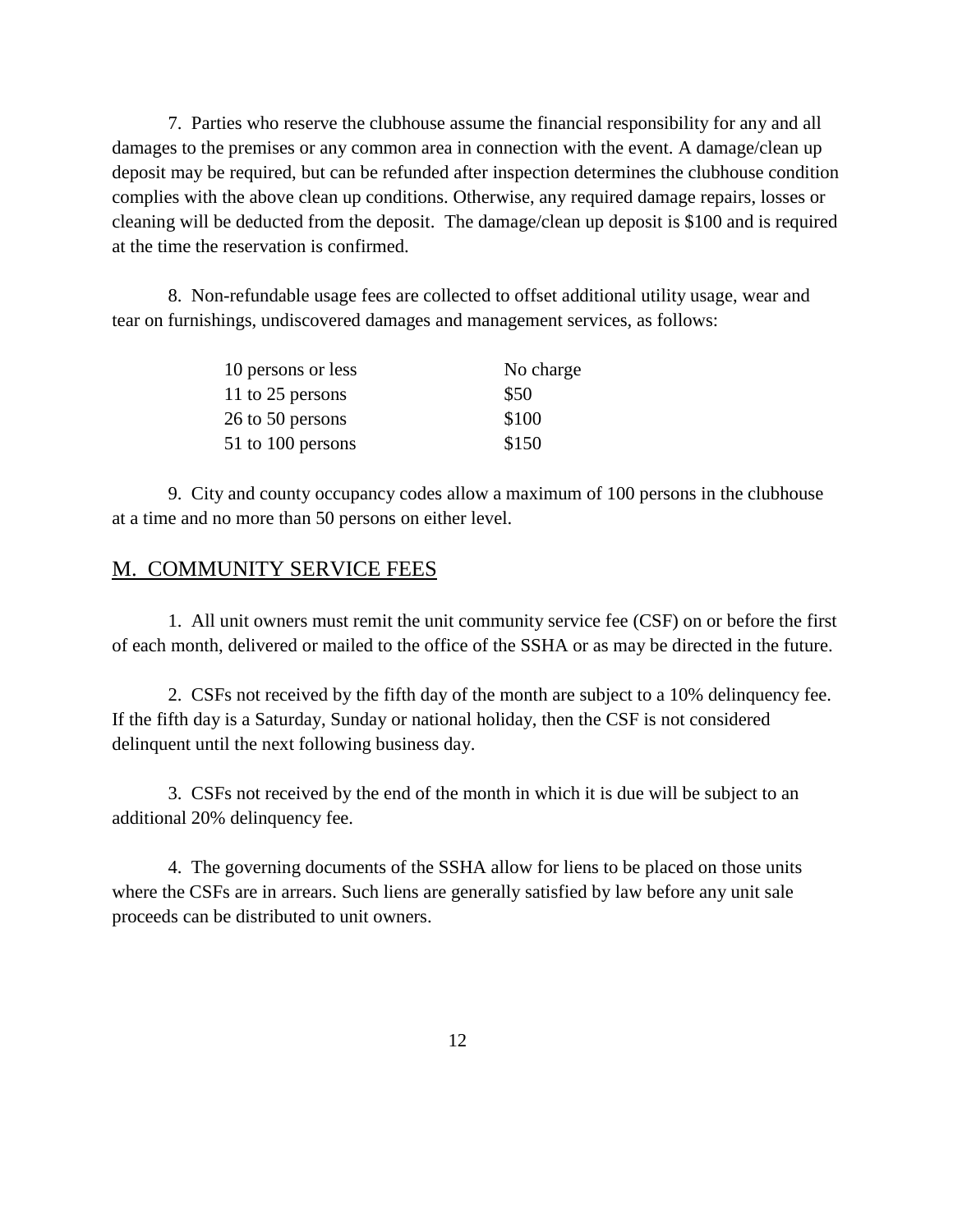# POLICIES

# AND

# PROCEDURES

SEQUOYAH SQUARE HOMEOWNERS ASSOCIATION

NOVEMBER 2010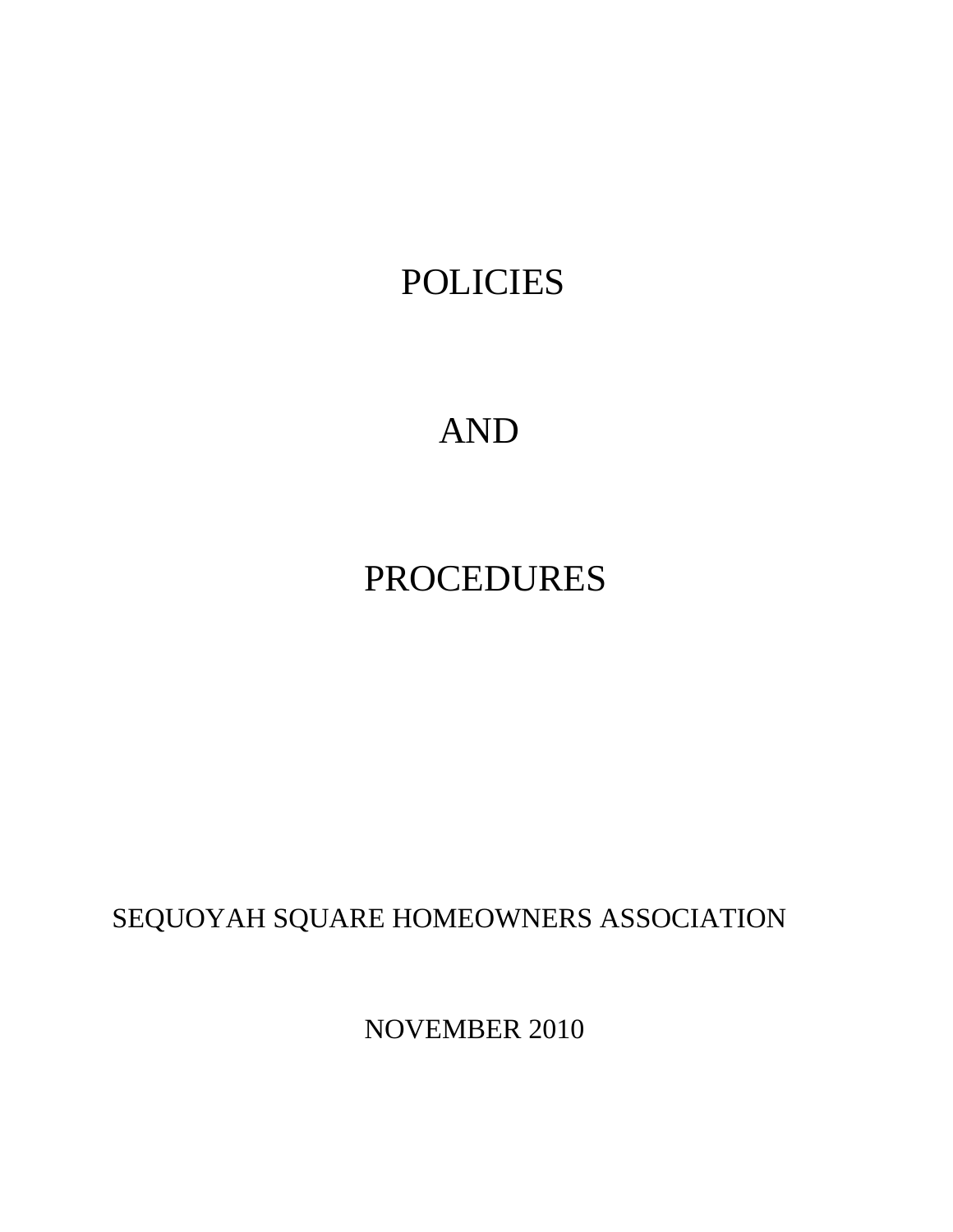#### COMMON ELEMENTS AND LIMITED COMMON ELEMENTS

Unit owners only have title to their respective units and an undivided interest in the common elements of Sequoyah Square.

A unit is defined on Page four of the Master Deed. It is an enclosed space, the boundaries of which are the interior surfaces of the perimeter walls, floor and ceiling. Everything else constitutes the common elements. A unit owner also owns the common elements, as a percentage based on the proportion of the floor space in the unit to the total floor space of all units.

Except for the limited common elements, every unit owner has the right to use the common elements. This right is subject to the provisions of law, the Master Deed, the By-Laws and the Rules and Regulations of the SSHA as established by the SSHA Board.

Limited common elements are those common elements contingent to and serving exclusively a single unit or one or more adjoining units. Their use is reserved exclusively for the enjoyment, benefit and use of the unit owner or owners concerned. Examples of limited common elements are perimeter walls, floors, ceilings, doors, windows (outside the unit interior boundaries), patios, decks, fences enclosing patios and decks, balconies, window grills, entrance walkups and steps leading to a single unit.

#### RESPONSIBILITY FOR MAINTENANCE

The expenses for the maintenance, repair or replacement of a unit are the responsibility of the unit owner. The SSHA will not be liable, and will not assume any responsibility whatsoever, for the repair of cracks in the interior of any unit unless the crack repairs follow an exterior repair (i.e., foundation stabilization) initiated by the SSHA. This repair of interior cracks will be limited to a one-time repair only and the SSHA will not be liable for any subsequent repairs. Unit owners are responsible for repairing all other cracks in the walls, floors and ceilings within their individual units, including cracks that recur after initial repairs. (Per the SSHA Board resolution passed on April 18, 2006)

The expenses for the maintenance, repair or replacement of the common elements (except the limited common elements) are borne by the SSHA. Alterations, additions and improvements to the common elements are made at the discretion of the Board. The Board may accept, at its discretion, alterations, additions and improvements to common elements made by and at the expense of one or more unit owners, but such acceptance does not necessarily include any obligation to maintain, repair or replace such alterations, additions or improvements.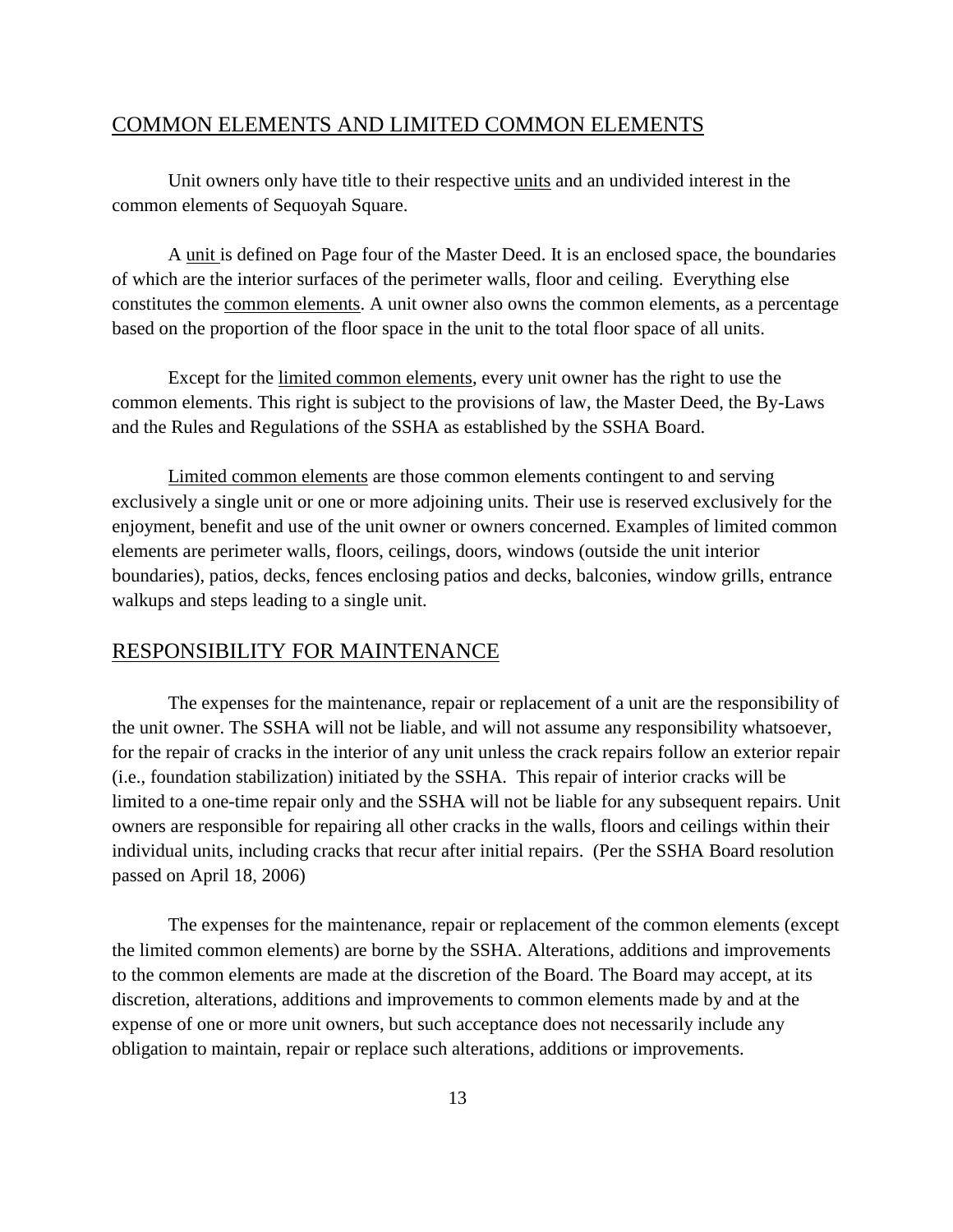The expenses for the maintenance, repair or replacement of the limited common elements may be borne by the SSHA, by the unit owners who use and are benefitted by the limited common elements, or it may be shared between the two. The existing policy of the SSHA regarding the expense of maintenance, repair or replacement is as follows:

1. Door (wooden, glass or metal) and window expenses are borne by the unit owner.

2. Alteration, addition and improvement expenses beyond that provided all similar units are borne by the unit owner. Likewise, the expenses of such alteration, addition and improvement are borne by the unit owner using or benefitting from the changes. Such changes, including landscaping, are also subject to SSHA Board approval and must be presented in writing with an appropriate plan or diagram, if warranted.

3. Expenses of window grills, chimneys, patios, decks, balconies, fences and concrete walkways to a unit are borne by the SSHA except for any defects known to be existent prior to April 1984.

4. In any situation where the expense is the responsibility of the unit owner, the SSHA may do or cause work to be done in the interest of uniformity or expense mitigation to the unit owner. Regardless, the cost of such work is still the responsibility of the unit owner.

5. Grounds expenses in front of a unit or group of units will be borne by the SSHA. Such expense will generally incurred for and limited to the weeding, raking, trimming and plantings as may be necessary to provide an attractive appearance to the property. The care for plantings of unit owners is their responsibility.

## INTERIOR MAINTENANCE SERVICE

The SSHA has arranged for the providing of certain interior maintenance services by the managing agent to unit owners. Interior maintenance, for example, does not include alterations, additions, improvements, decorating or painting, but is limited to those routine maintenance tasks such as faucet washer replacement or minor repairs. The cost to unit owners will be the approximate actual cost to the managing agent. These costs are expected to be paid by, and are the responsibility of, unit owners who avail themselves of this service, inasmuch as the Master Deed prohibits such charges to be at the expense of the SSHA.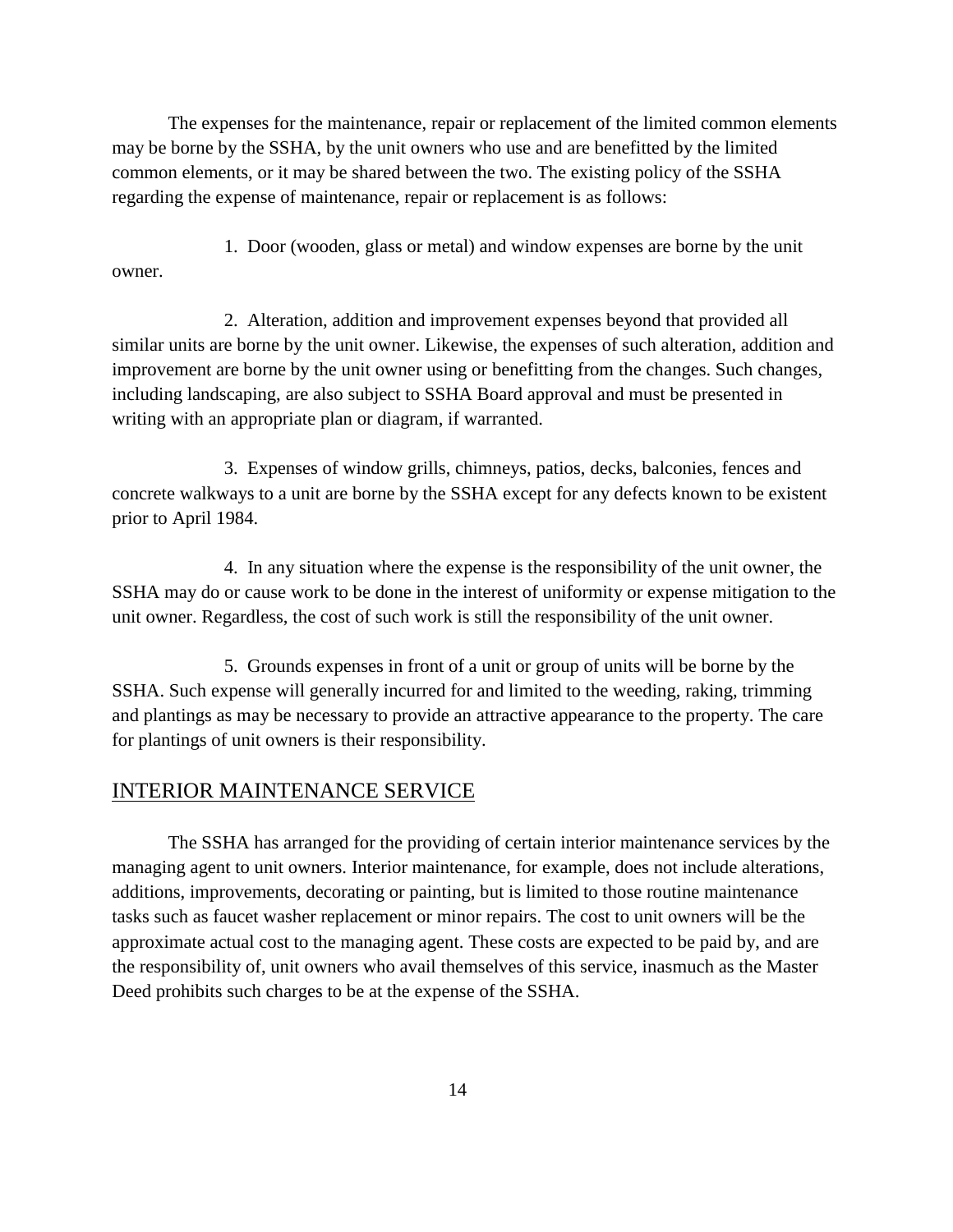Effective November 1, 2010, a rate of \$10 will be assessed for each half hour or fraction thereof per service call during normal working hours, as exampled by the following:

| 1 to 30 minutes  | \$10 |
|------------------|------|
| 31 to 60 minutes | \$20 |
| 61 to 90 minutes | \$30 |

Also effective November 1, 2010, a rate of \$40 will be assessed for the first hour or fraction thereof and \$20 for each additional half hour or fraction thereof per service call during non-working hours and weekends, as exampled by the following:

| 1 to 60 minutes  | \$40 |
|------------------|------|
| 61 to 90 minutes | \$60 |

Unit owners are responsible for the cost to SSHA of parts and materials plus a surcharge of 20%.

The SSHA will invoice and collect the applicable charges through its managing agent, but all payments are to the order of the SSHA. The charges are not payable through the application of the normal CSF, but are separate charges due in the same manner.

#### GROUNDS

Condominium ownership has inherent limitations on the use of common elements by unit owners, lessees and tenants. This is necessary to preserve and maintain the property in such a way as to provide value and benefit to the largest number of residents. All grounds are part of the common elements of the Sequoyah Square complex, and as such, no one person or group owns any part of the grounds; rather, all unit owners own and hold these areas jointly. With Board approval, the following is allowed:

1. Front side of units (unit entrance/entranceway to sidewalk) - The planting of shrubs, trees, flowers or similar items or an ornamental nature, but excluding vegetable and fruit producing or harmful items. Care for such plantings is the responsibility of the unit owner. Because part of the grounds at Buildings 300 and 400 are limited common element property, those residents may make similar plantings as above, but without Board approval. However, no such plantings shall be inconsistent with or detract from the general décor of the other units in the building. Further, any plantings on the grounds shared by two adjacent units must be acceptable to both unit residents.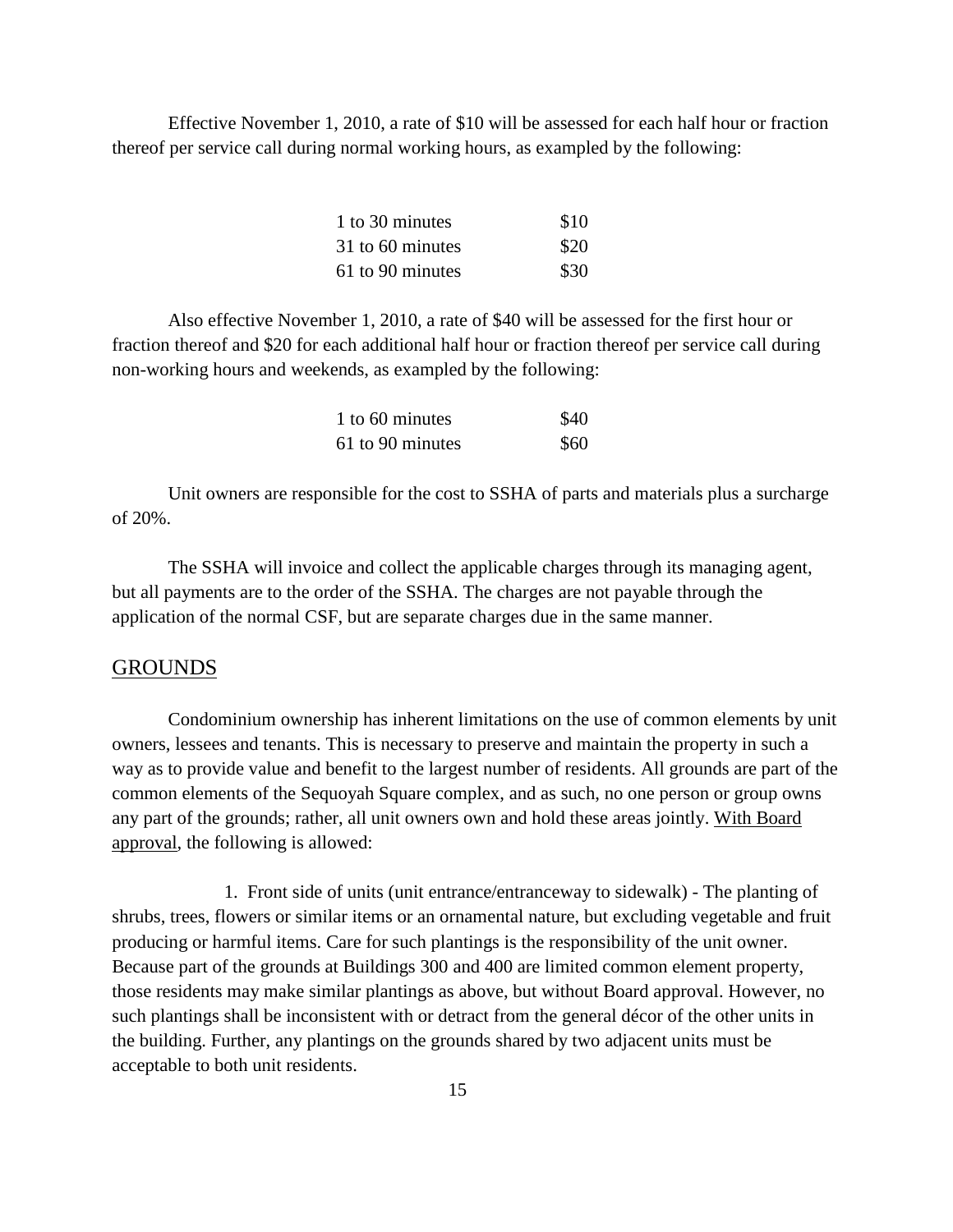2. Back side of units and/or buildings – Residents with patios are responsible for all care, maintenance, plantings (and their removals) and other similar activities for the grounds enclosed by fences or within fences on all sides. These residents have no plantings restrictions (including Board approval) except that such plantings are not harmful to others. Lawn care and custodial care beyond or outside the above defined grounds will be the responsibility of the SSHA. Such residents may further make plantings as defined in Paragraph 1. above beyond the specified unit limit when in line with their unit to the property line or property fence, as the case may be. Any such plantings are to be cared for and maintained by the resident and such plantings must not interfere, block, or impede in any way grass cutting or other maintenance equipment or the free pedestrian movement of other residents or maintenance staff.

3. Automatic approval (as granted in 1. and 2. above) does not apply to:

a. Any inanimate border or bordering except brick placed in the front of units and buildings.

b. Any inanimate objects, whether decorative or functional, built, installed or placed on the grounds except for those on the back side of buildings or grounds enclosed by a fence or within a fence on all sides.

c. the removal of any tree regardless of location or by whom planted.

4. When approval by the Board is required, a written request with an appropriate plan or diagram must be submitted to the SSHA. Approval authority may be delegated by the Board to others, but any such approval must be in writing. Oral approvals or comments by anyone regarding a request are not considered valid approval.

## ARCHITECTURAL CONTROL

An architectural control policy is essential to preserve and maintain the architectural integrity of a condominium community and insure stable property values. Architectural controls are enacted for the benefit of unit owners, lessees and tenants and the community as a whole.

"Architectural" is defined broadly to include exterior and interior features visible from the exterior. The scope of the policy is especially applicable to Sections D (Exterior of Units) and E (Interior of Units in the Rules and Regulations of the SSHA.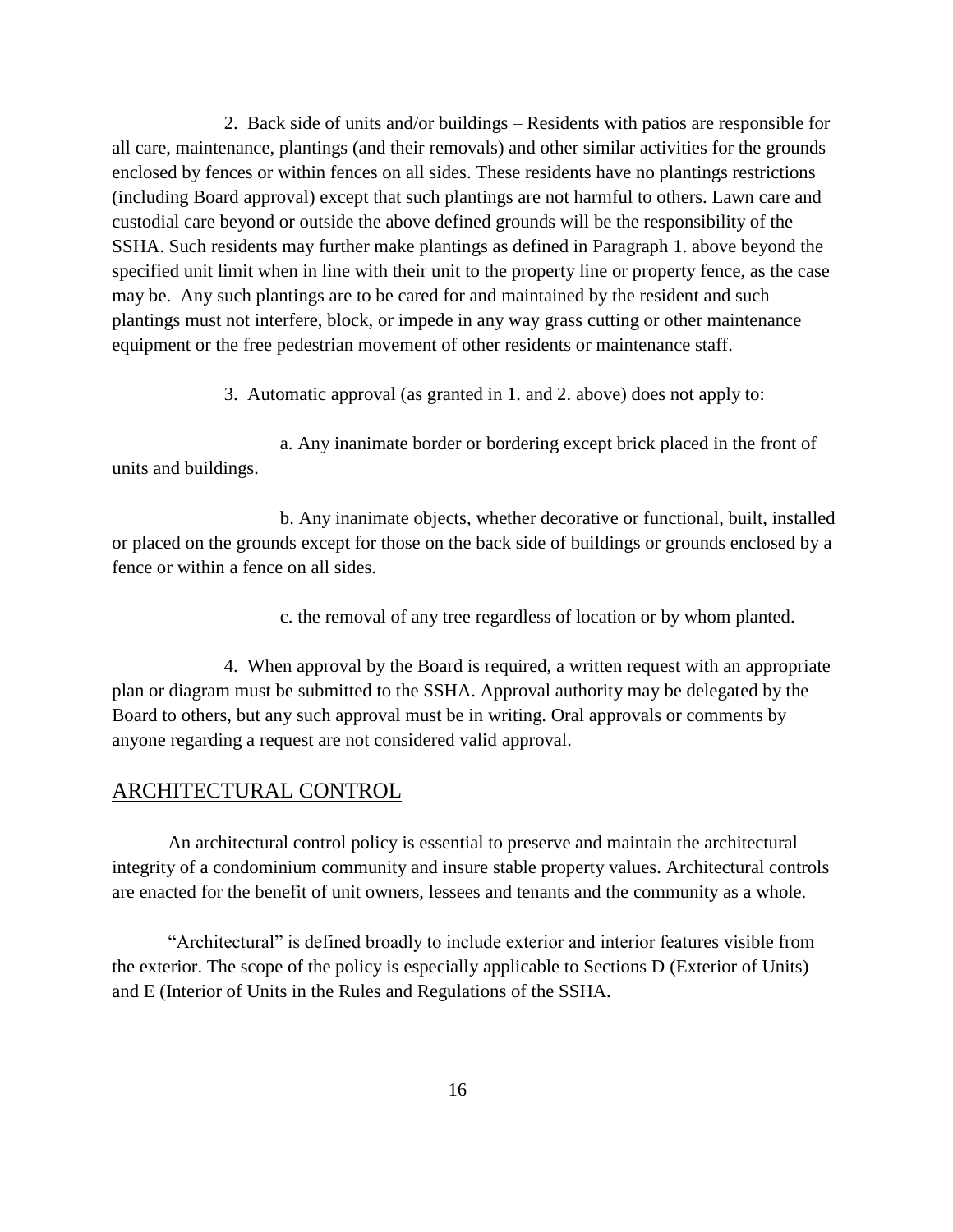Architectural variation as used herein includes any physical alteration, addition, subtraction, improvement or change in common elements, limited common elements or private areas that could have a detrimental effect on the architectural or environmental condition of the whole, or that would alter the intended appearance or use of a part of the property, or which is prohibited by the SSHA governing documents.

#### 1. Basic Principles

a. No architectural variation will be allowed which causes an additional current or future expense to the SSHA. Unit owners requesting architectural variations are responsible for all maintenance or expenses regarding variations and make such obligations known to any future purchaser or owner of the unit.

b. Architectural variations must be maintained in a good state of repair by unit owners allowing for a safe and visually attractive (in the judgment of the Board) variation.

c. Permission for architectural variations will be made with objective criteria as the basis for such approvals, allowing unit owners to enhance their property. However, such approval must be secondary to the enjoyment of the facilities by the majority of other residents and the need to preserve the architectural integrity of the complex. Such considerations must be adhered to in order to maintain and stabilize the value of the property.

d. It is intended the principle of fairness be implemented in the application of architectural controls. This includes using reasonable standards and consistency in the approval of architectural variations. The SSHA will make efforts to ensure parties are given adequate attention in their requests with reasonable decisions, with due consideration to the similarity of requests, the similarity of units and the similarity of locations.

e. Architectural variations permitted by prior owners, by the Sequoyah Square developer or by any other entity before the appointment of the SSHA Board of Directors on April 19, 1984, cannot be used as the basis for approval of a similar new request made since the creation of the Board.

f. Approval and authorization of architectural variations are only granted to unit owners.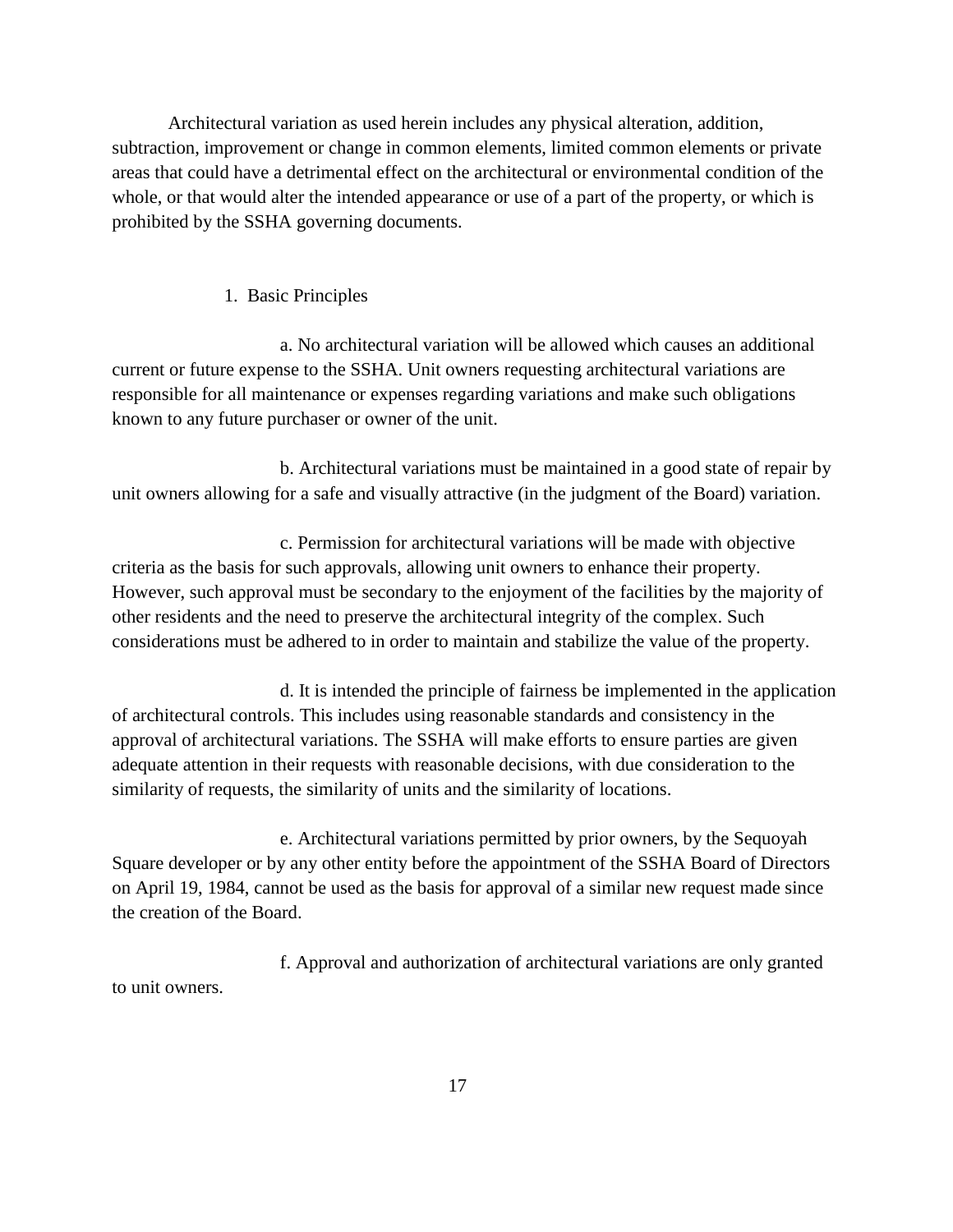2. The Architectural Committee shall consist of at least three and no more than five members, all of whom shall be unit owners and at least one being a member of the Board. Committee members shall be appointed by the President of the SSHA with terms set in a manner to ensure continuity of the committee work. The property manager shall be an "ex officio" member of the committee with voice but without voting privilege. The property manager will also prepare and maintain the minutes and/or records of the committee and act as a focal point for the business of the committee. The responsibilities of the committee are as follows:

a. Developing standards for Board approvals and publishing them to unit owners. Existing standards are shown hereinafter under "Authorized Architectural Standards."

b. Approving, disapproving or recommending approval or disapproval of requests for architectural variations in accordance with this policy.

c. Maintaining a record of all architectural variation requests, whether approved or not, indexed or files by unit number, date and category.

d. Monitoring any architectural variations or other related actions in conflict with the governing documents and reporting such variations to the property manager in order that proper notification be given to the unit owner and the Board.

e. Investigating any unauthorized or unapproved architectural variation brought to the attention of the committee.

3. Procedures for Seeking Architectural Variation Approval.

a. Requests must be made in writing to the Architectural Committee via the property manager as the committee secretary. If a form has been prescribed for this purpose, it must be used.

b. The request must include all vital information regarding the variation.

c. Variation requests involving the application of paint or other color changes must be accompanied by a paint swatch or sample.

d. A drawing or sketch is desirable and may be required by the committee.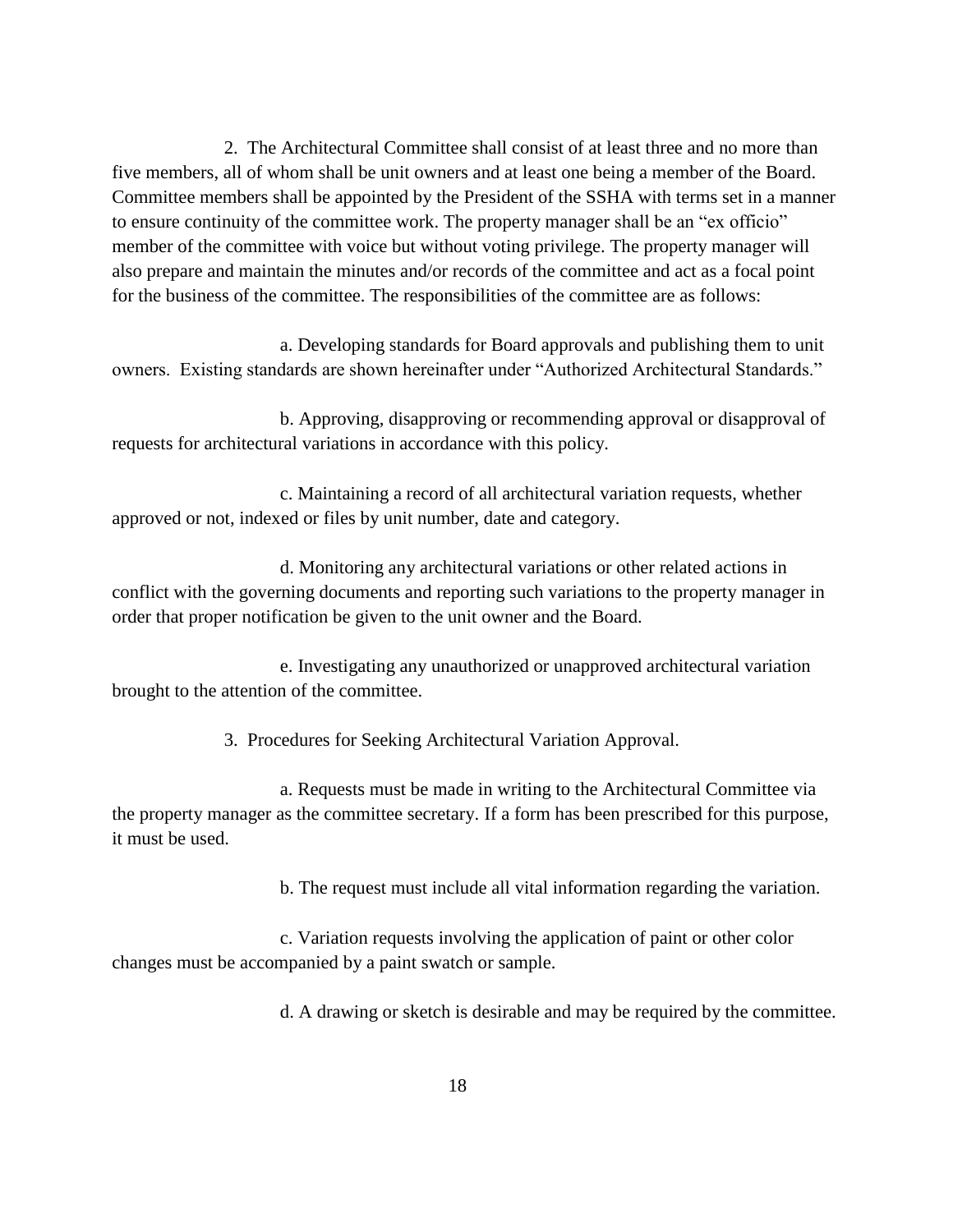e. The requesting party shall determine if any similar approvals have been granted and/or whether any standards have been adopted and make reference to such approvals and adoptions in the past.

4. Committee meetings may he held at the call of the chairperson but in no event later than 30 days after the receipt of a variation request. Written minutes shall be taken for all meetings held and copies of those minutes, along with any approved or denied applications, must be furnished to the Board expeditiously.

5. Disapprovals made by the committee can be appealed to the Board by a unit owner; however, any decision made by the Board will be final. Disapprovals must be provided to the requester in writing citing the reasons for such disapproval. Requests might be disapproved for the following reasons, among others if applicable:

a. Failure to provide sufficient information to the committee or Board as requested in order to make a reasonable decision.

b. Objection to the site plan, exterior design, appearance of materials, including color, color scheme, finish, preparation and style of architecture.

c. Failure of the request to comply with zoning, building, health or other governmental laws or codes, ordinances or rules and regulations.

d. A determination that the appearance or use of the proposed variations would in the judgment of the committee or Board be incompatible or not harmonious with the general plan or motif of Sequoyah Square.

In the event of a disapproval, the committee or the Board will, if requested and if possible, make a reasonable effort to assist and advise the requester of alternative plans that might be acceptable.

6. Approvals may be granted by the committee provided that:

a. The Board member(s) on the committee concur with the approval.

b. The requested variation is identical or very similar to one or more other request previously approved.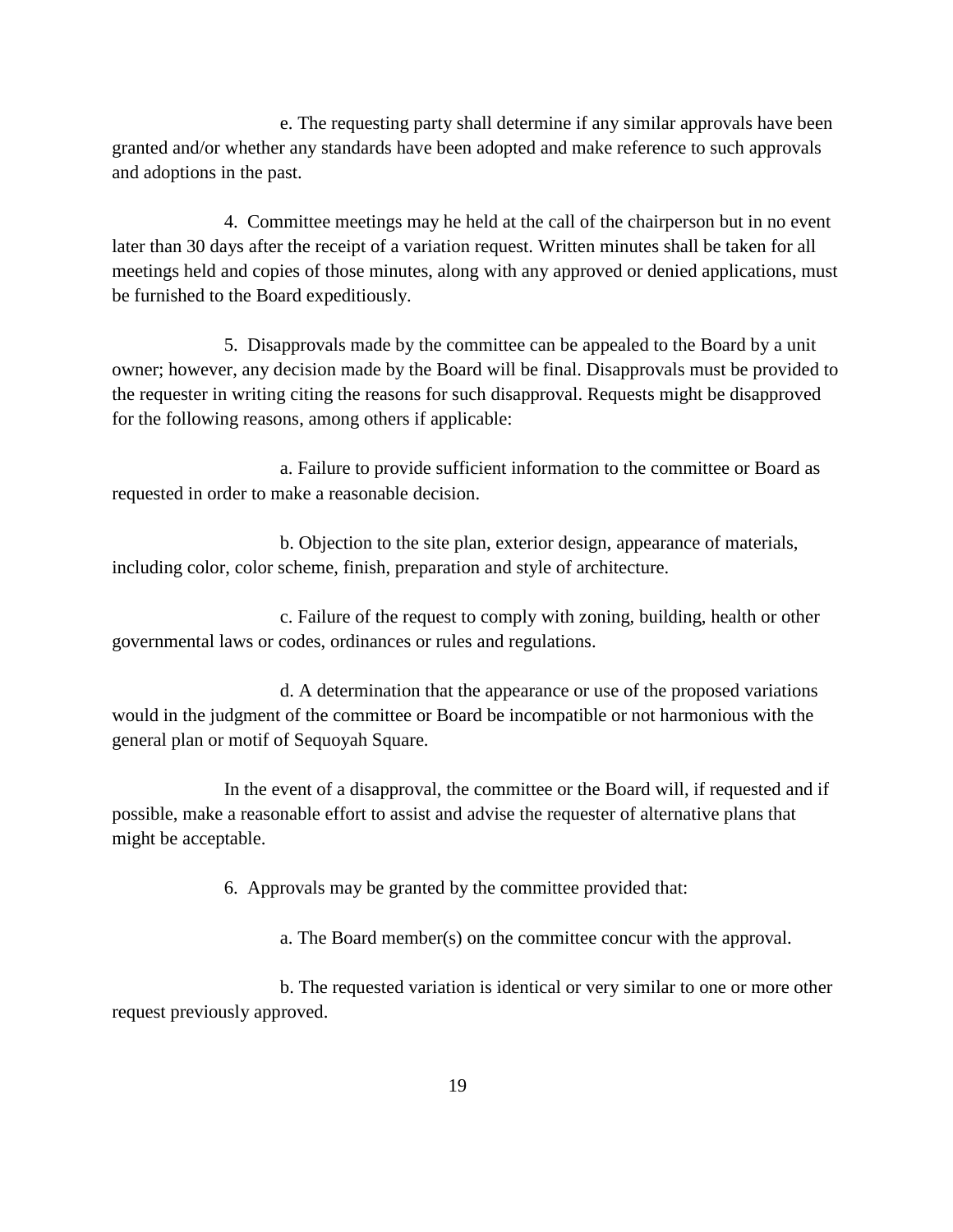c. The request is for a variation conforming to standards previously set by the committee and approved by the Board.

If a majority of the committee members approve a variation, but the above conditions are not met, the committee shall ask the Board for an approval recommendation. It shall be permitted that another unit owner may appeal the decision to approve to the Board, but the decision of the Board is final.

7. Any unit owner who violates the architectural control policies as provided by the governing documents will be subject to any remedial actions allowed by the governing documents or by law. However, unit owners charged with such violations will be given a reasonable period of time to correct the violation and/or appeal the ruling regarding the stated violation to the committee or Board.

8. Any architectural variation (except for those affecting the use and enjoyment of common elements of other residents) existing on April 19, 1984, (the date the SSHA Board was created) may continue as if they had received Board approval. This special approval only extends to the unit owner as of that date. Such variations must be removed or replaced and the unit restored to its original state, unless a new approval is sought from the committee and/or the Board and subsequent approval is given.

a. Changes to "Grandfathered" variations are not allowed without committee and/or Board approval.

b. Any alteration, addition or improvement once removed may not be replaced except in connection with normal upkeep, care and repair.

c. The care, maintenance and upkeep of the alteration, addition or improvement is the responsibility of the unit owner.

9. Certain architectural variation standards have been authorized by the committee and/or Board. Deviations from these standards are not permitted except through the normal request and approval process.

a. The method and coverings used on the surface of balconies, patios and entryways are subject to approval.

b. Balcony blinds of tan or natural bamboo are authorized.